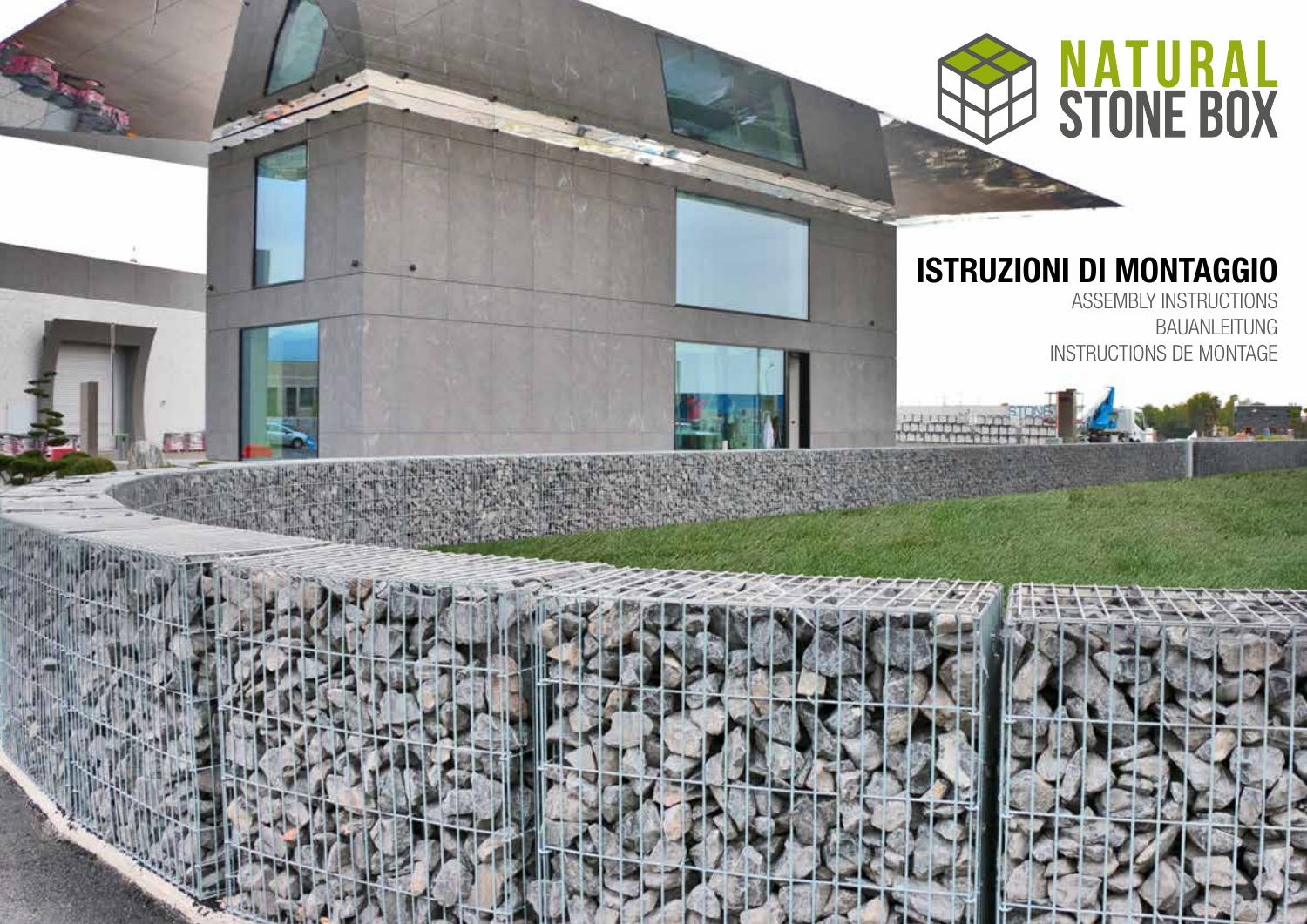## ISTRUZIONI DI MONTAGGIO

ASSEMBLY INSTRUCTIONS / BAUANLEITUNG / INSTRUCTIONS DE MONTAGE



Posizionare la base incastrando i 2 laterali. Place the base and line up the two short sides. Stellen Sie die Grundfläche auf und verbinden Sie die zwei Seiten. Placez la base en joignant les deux côtés longs.



Si può utilizzare un martello. You can use a hammer. Können Sie einen Hammer benutzen. Vous pouvez utiliser un marteau.



Incastrare i laterali lunghi con quelli corti. Fix the long sides with the short ones. Passen Sie die langen Seiten mit den kurzen Seiten an. Montez les côtés longs avec les courts.



Sollevare i laterali lunghi. Line up the long sides. Nehmen Sie die Längsseiten. Soulevez les côtés longs.



Sollevare i laterali corti e bloccarli con i laterali lunghi. Stir up the short side and approach them to block with long sides. Heben Sie die kurzen Seiten an und entsperren Sie so die Längsseite. Soulevez les côtés courts en verrouiller avec les côtés longs.



Chiudere gli angoli con una pinza, necessario solo il primo sopra. Close the corners with a pair of pliers, if necessary only the first one up. Schließen Sie die Ecken mit einer Zange, gff. nur die erste. Fermez les coins avec une paire de pinces, si nécessaire le premier seulement.



Chiudere gli angoli con una pinza. Close all corners with a pair of pliers. Schließen Sie die Ecken mit einer Zange. Fermez les coins avec une paire de pinces.



Sollevare i laterali lunghi. Stir up the long sides. Heben Sie die Längsseite an. Soulevez les côtés longs.



Posizionare i tiranti all'interno per evitare eventuali deformazioni del gabbione. Place the rods inside to avoid any deformation of the gabion. Platzieren Sie die zwei Stangen, um Verformungen der Gabionen zu vermeiden. Placez les raidisseurs à l'intérieur pour éviter la déformation du gabion.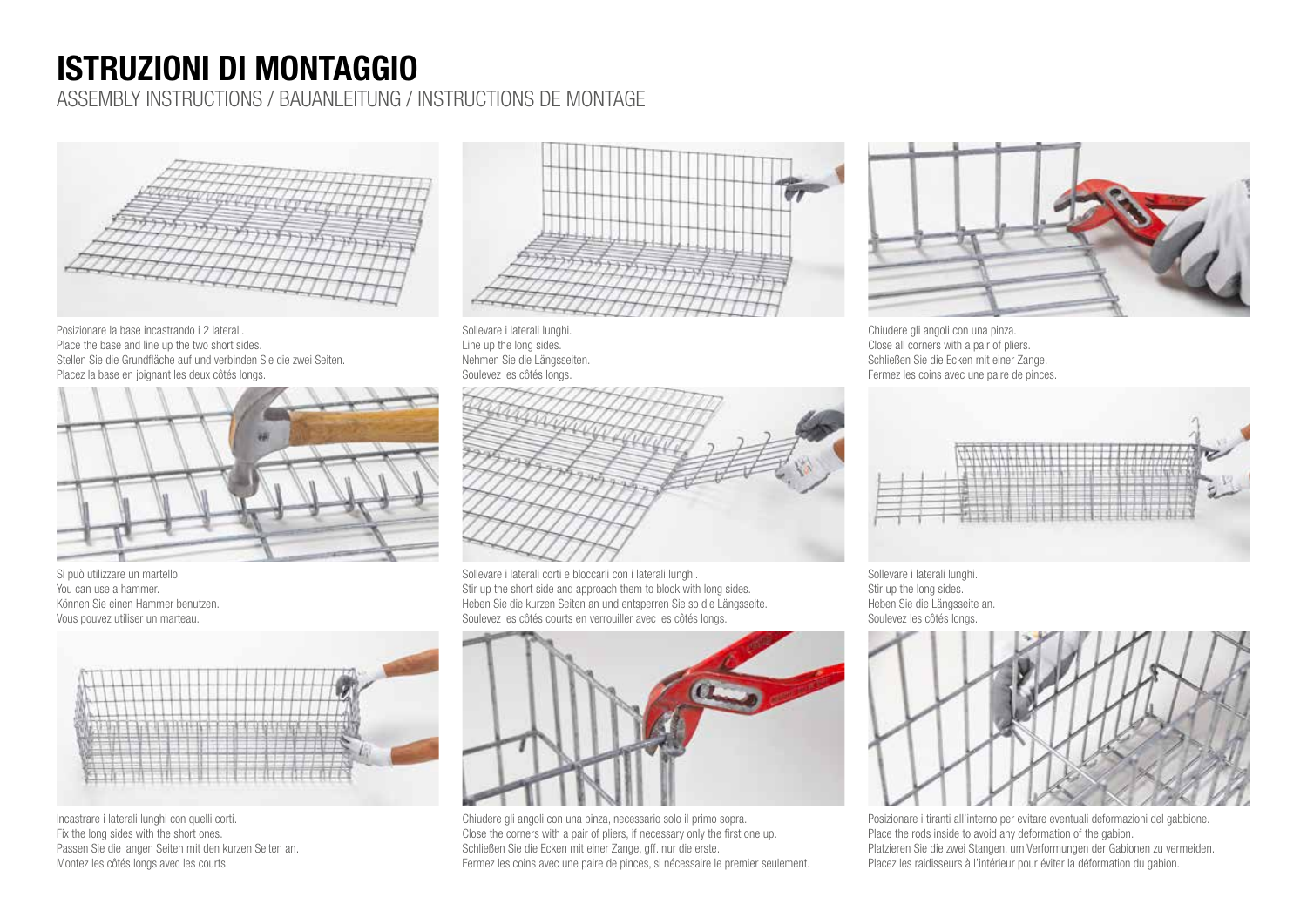

Posizionare il coperchio. Place the top. Legen Sie die Abdeckung auf. Placez le couvercle.



Scegliere i ciottoli o granulati da inserire. Choose the pebbles or granules to insert. Wählen Sie die einzufügenden Kieselsteine oder Granulate. Choisissez les cailloux ou les granules à insérer.



Stringere bene i ganci con una pinza. Tighten the hooks with pliers. Ziehen Sie die Haken mit einer Zange an. Serrez les crochets avec une pince.



Procedere con la chiusura del coperchio. Proceed with the closing of the top. Schließen Sie die Abdeckung. Fermez le couvercle.



Riempire la gabbia fino all'orlo. Fill the stonebox to the top. Füllen Sie die Stonebox bis zum Rand. Remplir la cage à ras bord.



Stringere bene i ganci con una pinza. Tighten the hooks with pliers. Ziehen Sie die Haken mit einer Zange an. Serrez les crochets avec une pince.



Gabbione Natural Stone Box montato. Natural Stone Box gabion is assembled. Gabionen Natural Stone Box ist montiert. Le Natural Stone Box est monté.



Chiudere il coperchio. Close with the top. Schließen Sie die Abdeckung. Fermez avec le couvercle.



Gabbione Natural Stone Box montato. Natural Stone Box gabion is assembled. Gabionen Natural Stone Box ist montiert. Le Natural Stone Box est monté.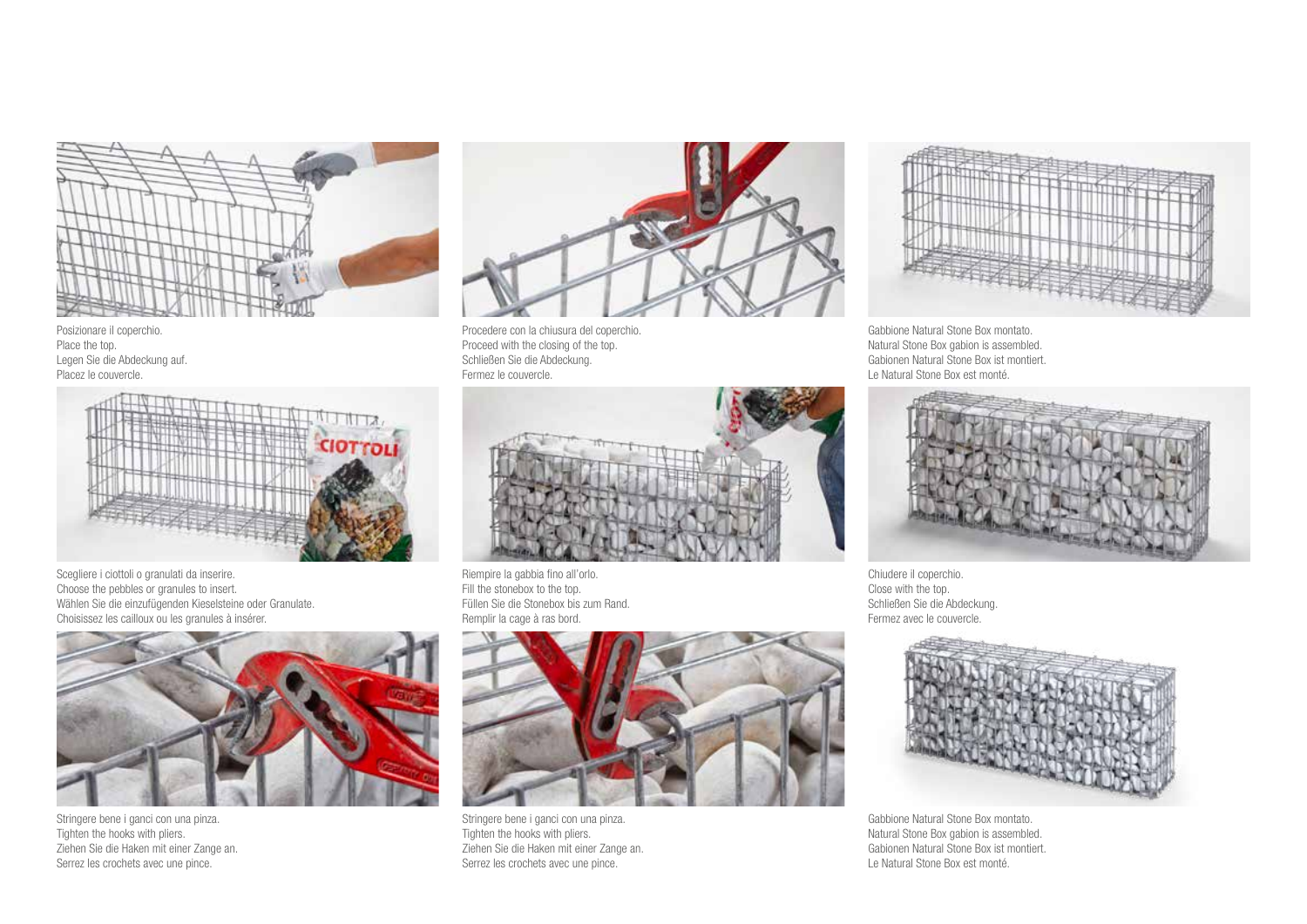# MATERIALE E ISTRUZIONI POSIZIONAMENTO TIRANTI

MATERIAL AND INSTRUCTIONS POSITIONING TIES MATERIAL UND ANWEISUNGEN POSITIONIEREN VON KRAWATTEN MATÉRIEL ET INSTRUCTIONS POSITIONNEMENT DES LIENS



TIPO 1 TIPO 2



2 "TIRANTE CORTO" 50 cm 1 "TIRANTE LUNGO" 100 cm 2 "SHORT TIES" 50 cm 1 "LONG TIES" 100 cm 2 "LANGE BINDUNGEN" 50 cm 1 "KURZE BINDUNGEN" 100 cm 2 "RAIDISSEURS LONGUES" 50 cm 1 "RAIDISSEURS COURTS" 100 cm

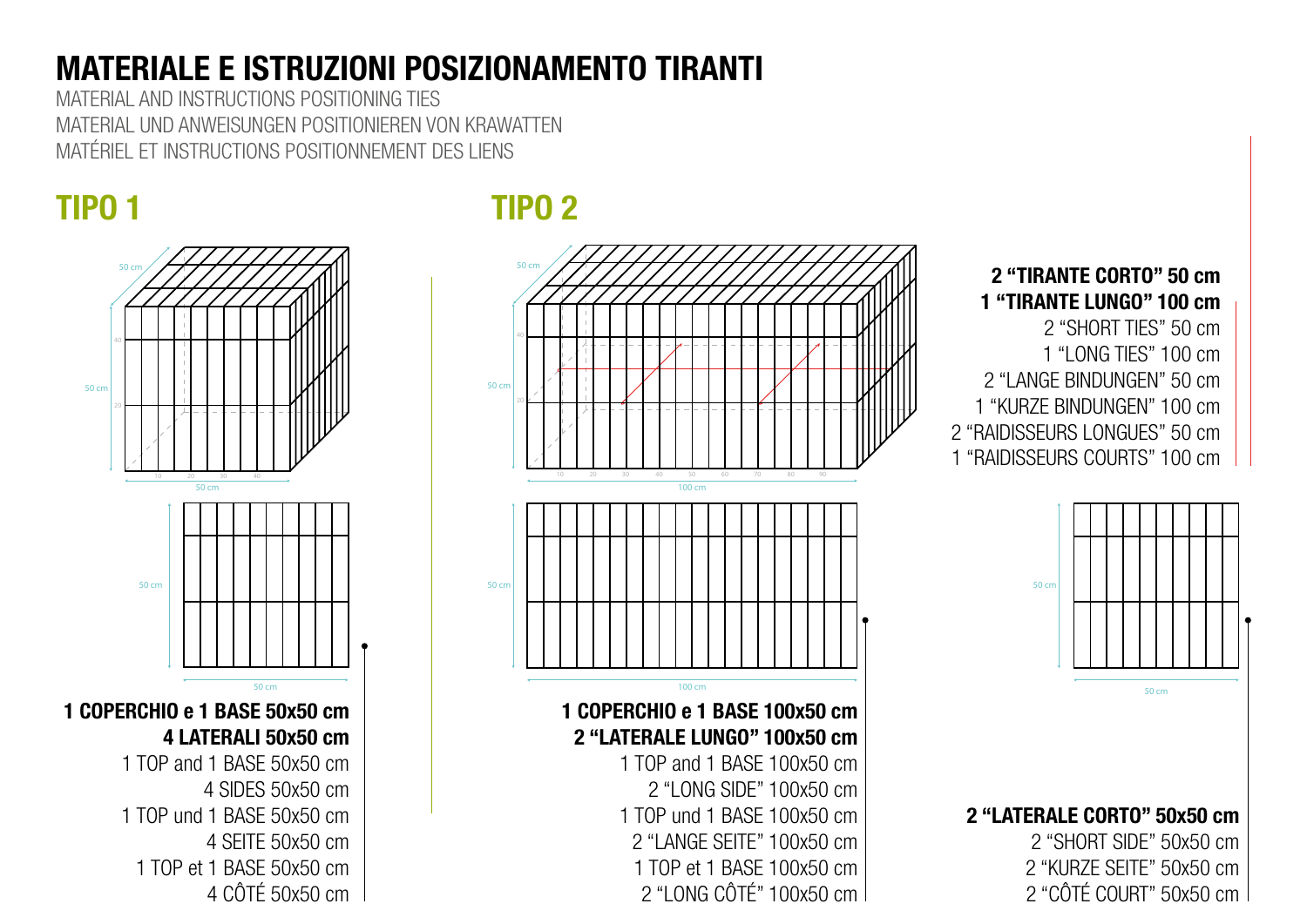

4 "RAIDISSEURS LONGUES" 50 cm 2 "RAIDISSEURS COURTS" 100 cm

4 "TIRANTE CORTO" 50 cm 2 "TIRANTE LUNGO" 100 cm

4 "LANGE BINDUNGEN" 50 cm 2 "KURZE BINDUNGEN" 100 cm

4 "SHORT TIES" 50 cm 2 "LONG TIES" 100 cm

> 1 COPERCHIO e 1 BASE 100x50 cm 2 "LATERALE CORTO" 50x100 cm 1 TOP and 1 BASE 100x50 cm 2 "SHORT SIDE" 50x100 cm 1 TOP und 1 BASE 100x50 cm 2 "KURZE SEITE" 50x100 cm 1 TOP et 1 BASE 100x50 cm

2 "CÔTÉ COURT" 50x100 cm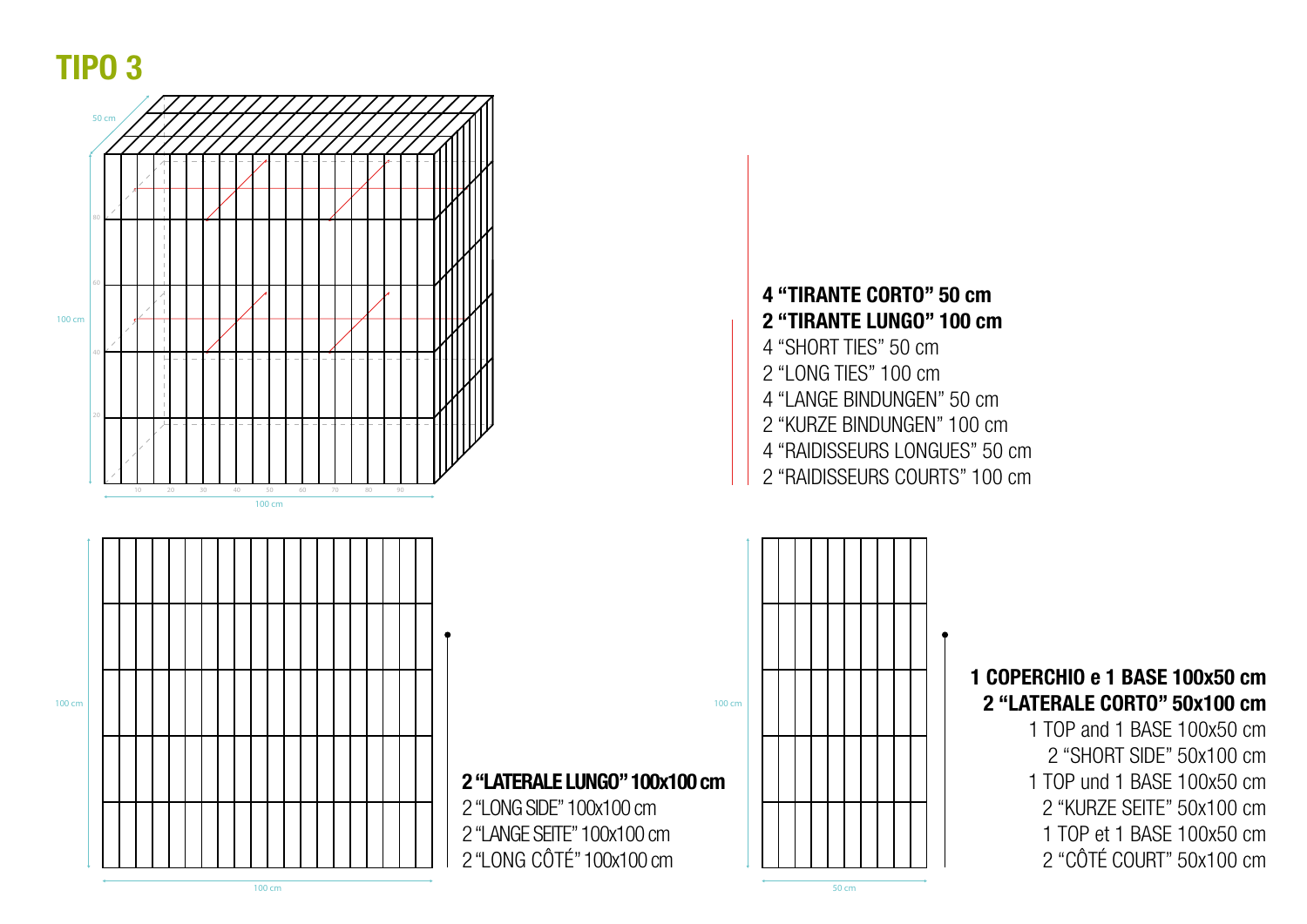





1 COPERCHIO e 1 BASE 150x50 cm

1 TOP and 1 BASE 150x50 cm



2 "LATERALE CORTO" 50x100 cm

2 "TIRANTE LUNGO" 150 cm 2 "TIRANTE OBLIQUO" 50 cm 6 "SHORT TIES" 50 cm 2 "LONG TIES" 150 cm 2 "OBLIQUE TIES" 50 cm 6 "LANGE BINDUNGEN" 50 cm 2 "KURZE BINDUNGEN" 150 cm 2 "OBLIQUE BINDUNGEN" 50 cm 6 "RAIDISSEURS LONGUES" 50 cm 2 "RAIDISSEURS COURTS" 150 cm 2 "RAIDISSEURS OBLIQUE" 50 cm

6 "TIRANTE CORTO" 50 cm





### TIPO 4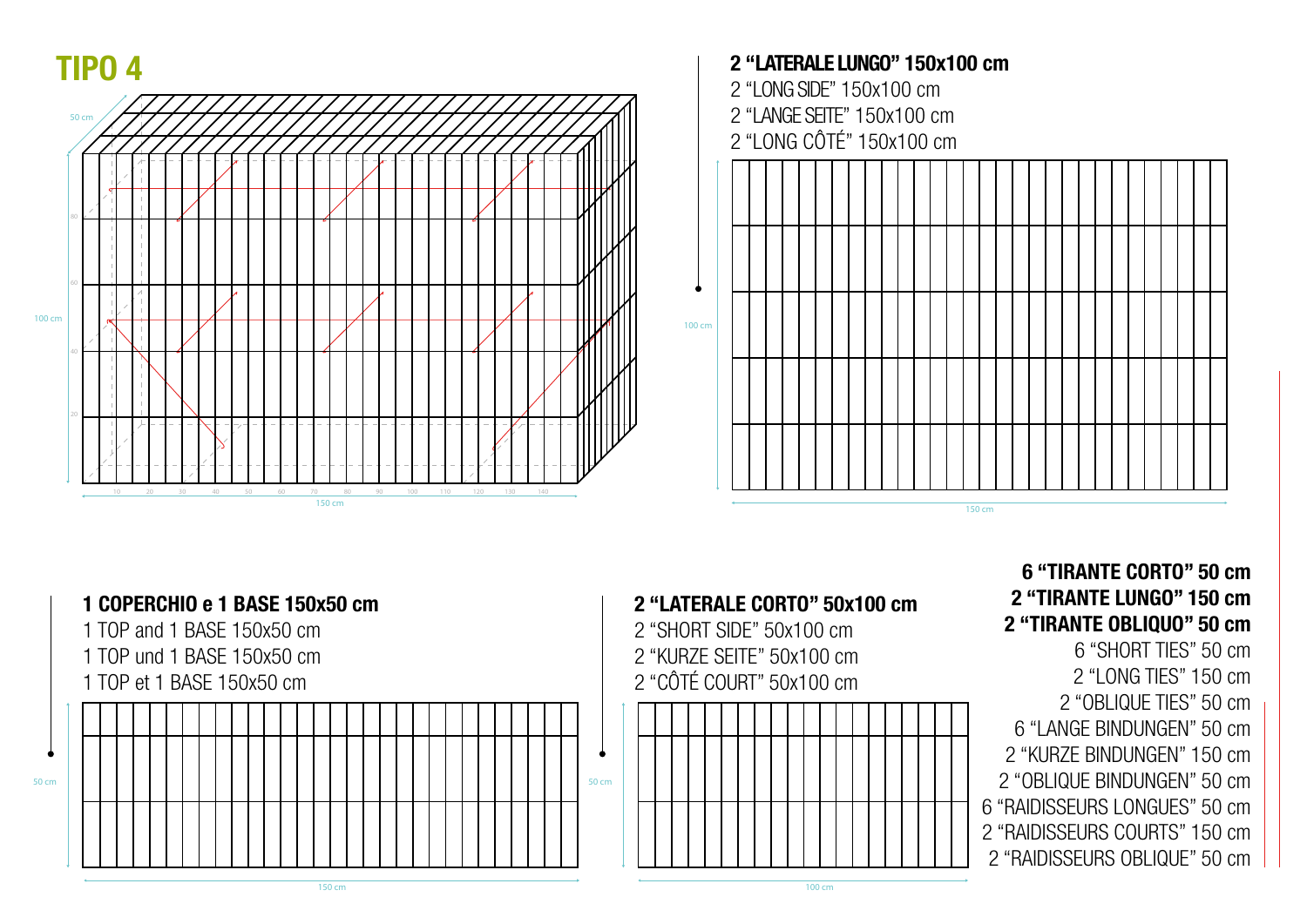

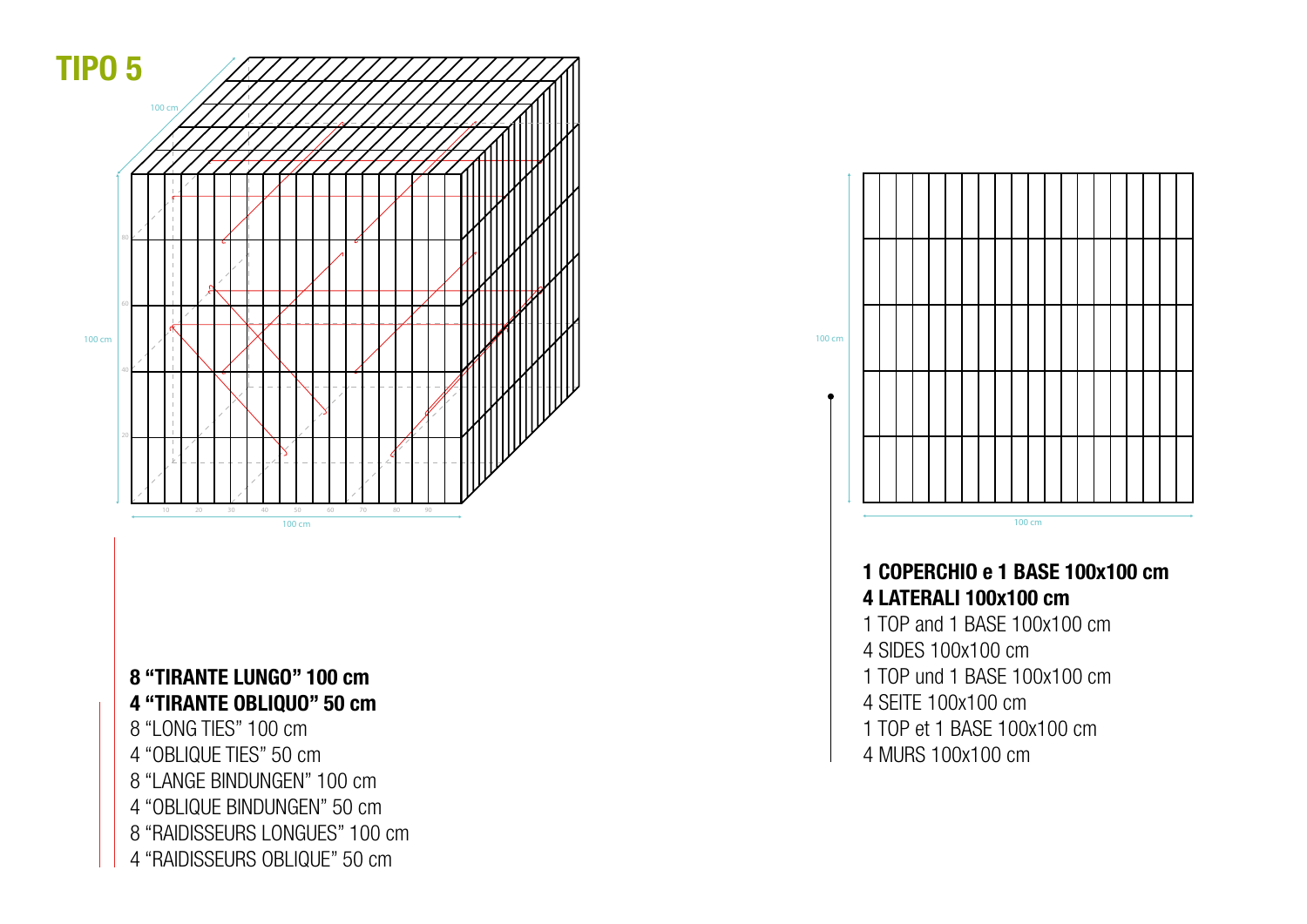



100 cm

2 "KURZE SEITE" 100x100 cm 2 "CÔTÉ COURT" 100x100 cm

> 6 "TIRANTE CORTO" 100 cm 4 "TIRANTE LUNGO" 150 cm 4 "TIRANTE OBLIQUO" 50 cm 6 "SHORT TIES" 100 cm 4 "LONG TIES" 150 cm 4 "OBLIQUE TIES" 50 cm 6 "LANGE BINDUNGEN" 100 cm 4 "KURZE BINDUNGEN" 150 cm 4 "OBLIQUE BINDUNGEN" 50 cm 6 "RAIDISSEURS LONGUES" 100 cm 4 "RAIDISSEURS COURTS" 150 cm 4 "RAIDISSEURS OBLIQUE" 50 cm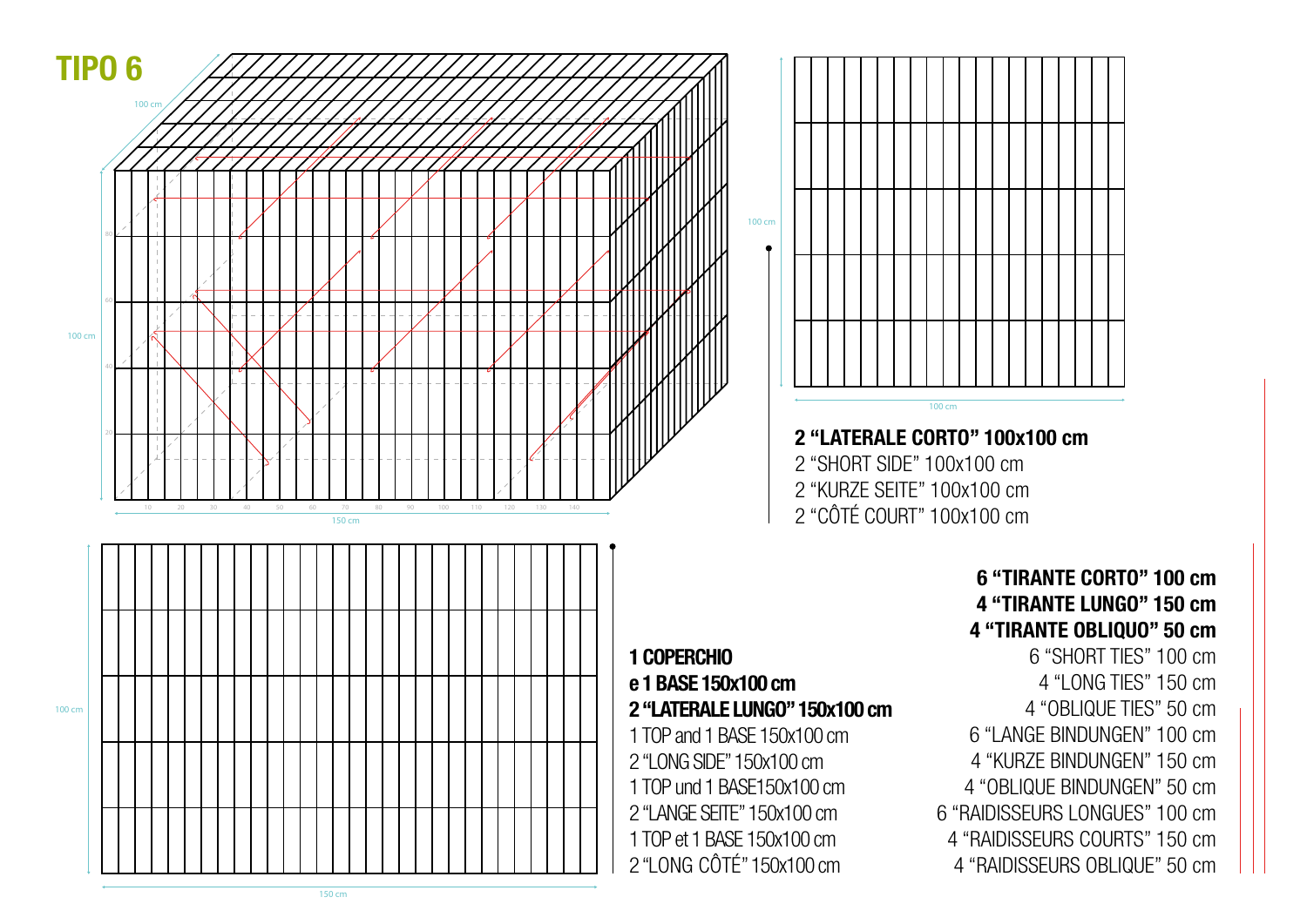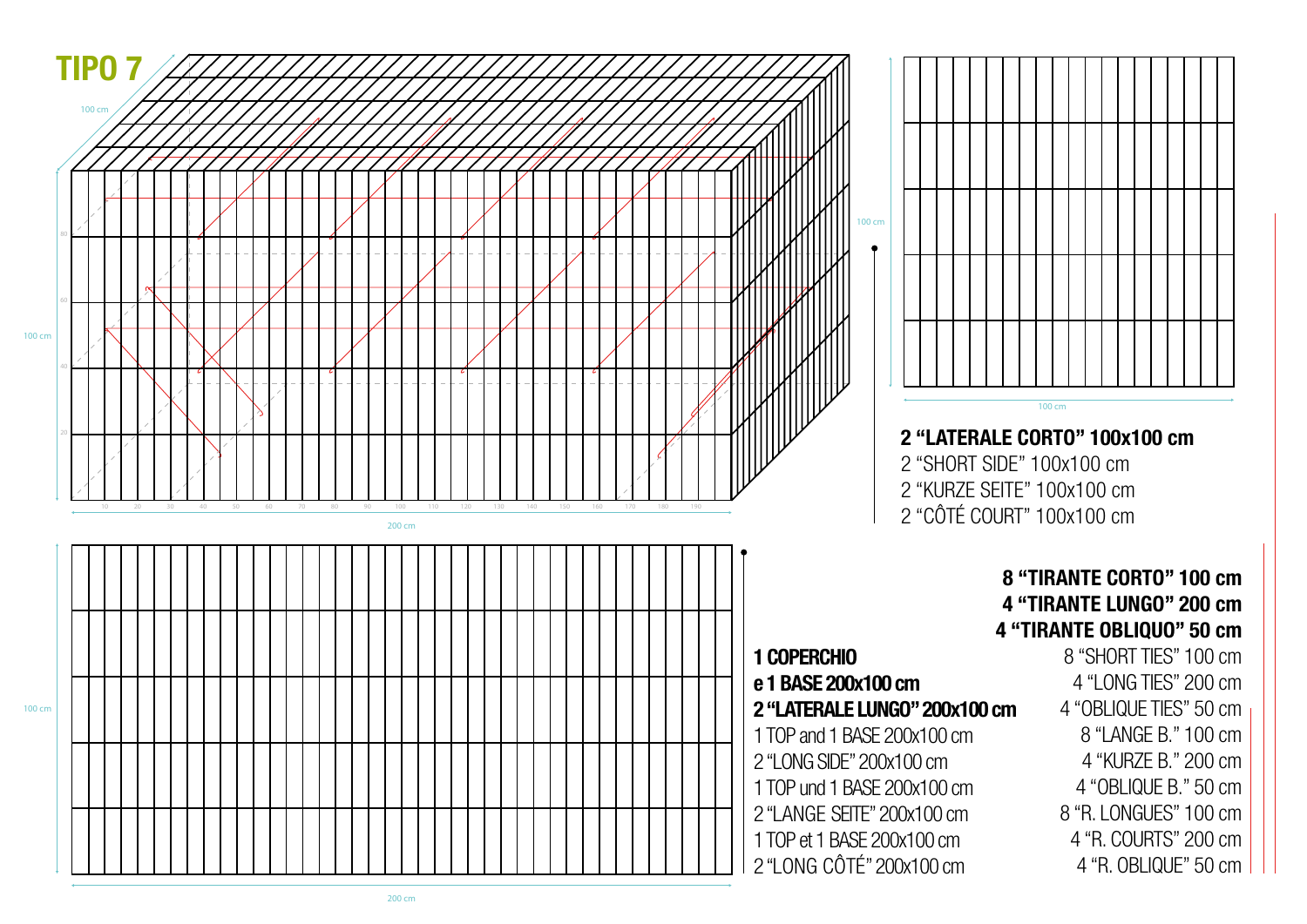

8 "TIRANTE CORTO" 50 cm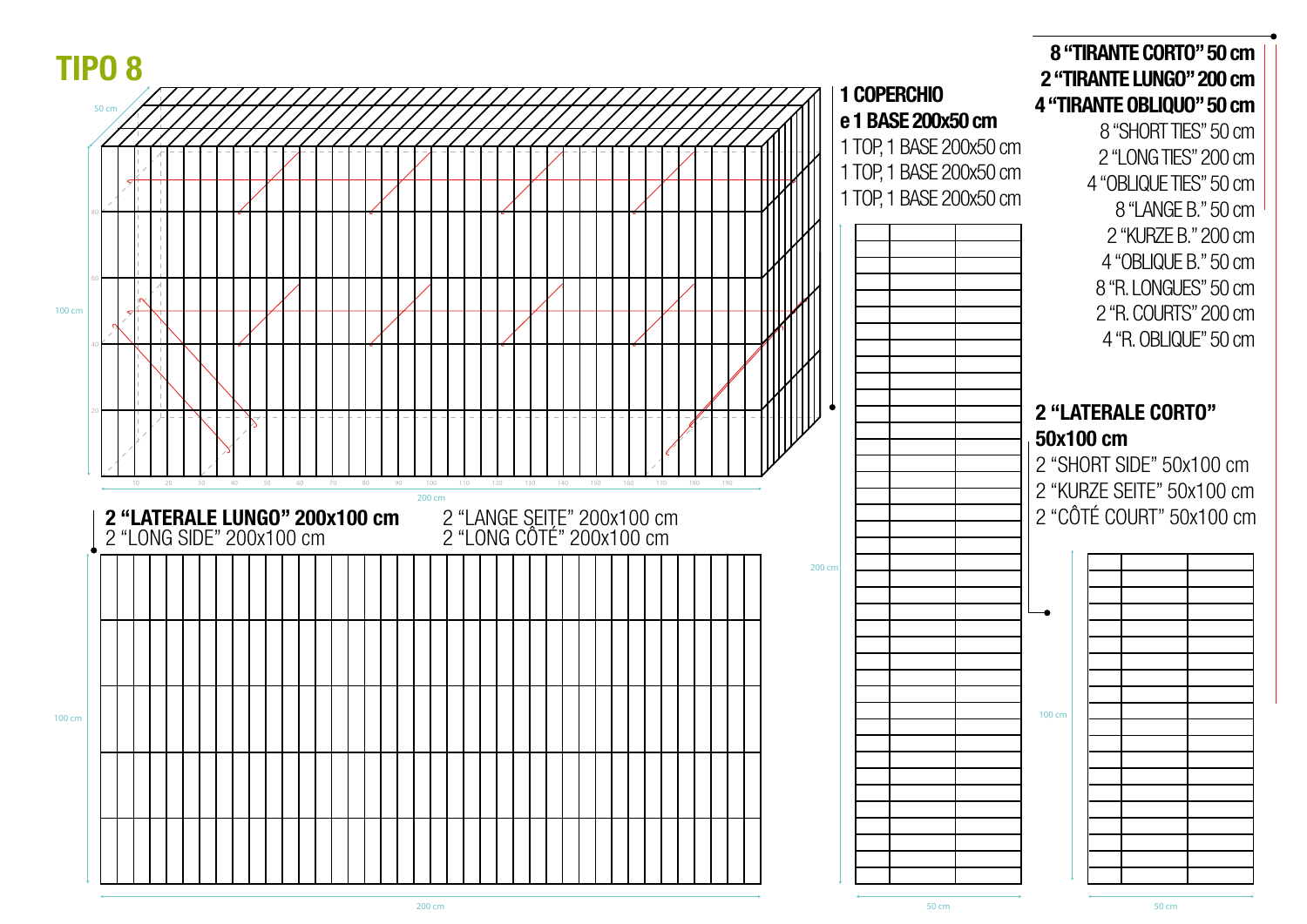

1 COPERCHIO e 1 BASE 200x50 cm 2 "LATERALE LUNGO" 200x50 cm

1 TOP and 1 BASE 200x50 cm 2 "LONG SIDE" 200x50 cm 1 TOP und 1 BASE 200x50 cm 2 "LANGE SEITE" 200x50 cm 1 TOP et 1 BASE 200x50 cm 2 "LONG CÔTÉ" 200x50 cm



2 "LATERALE CORTO" 50x50 cm 2 "SHORT SIDE" 50x50 cm 2 "KURZE SEITE" 50x50 cm 2 "CÔTÉ COURT" 50x50 cm



TIPO 9 4 "TIRANTE CORTO" 50 cm 1 "TIRANTE LUNGO" 200 cm 2 "TIRANTE OBLIQUO" 50 cm 4 "SHORT TIES" 50 cm 1 "LONG TIES" 200 cm 2 "OBLIQUE TIES" 50 cm 4 "LANGE B." 50 cm 1 "KURZE B." 200 cm 2 "OBLIQUE B." 50 cm 4 "R. LONGUES" 50 cm 1 "R. COURTS" 200 cm 2 "R. OBLIQUE" 50 cm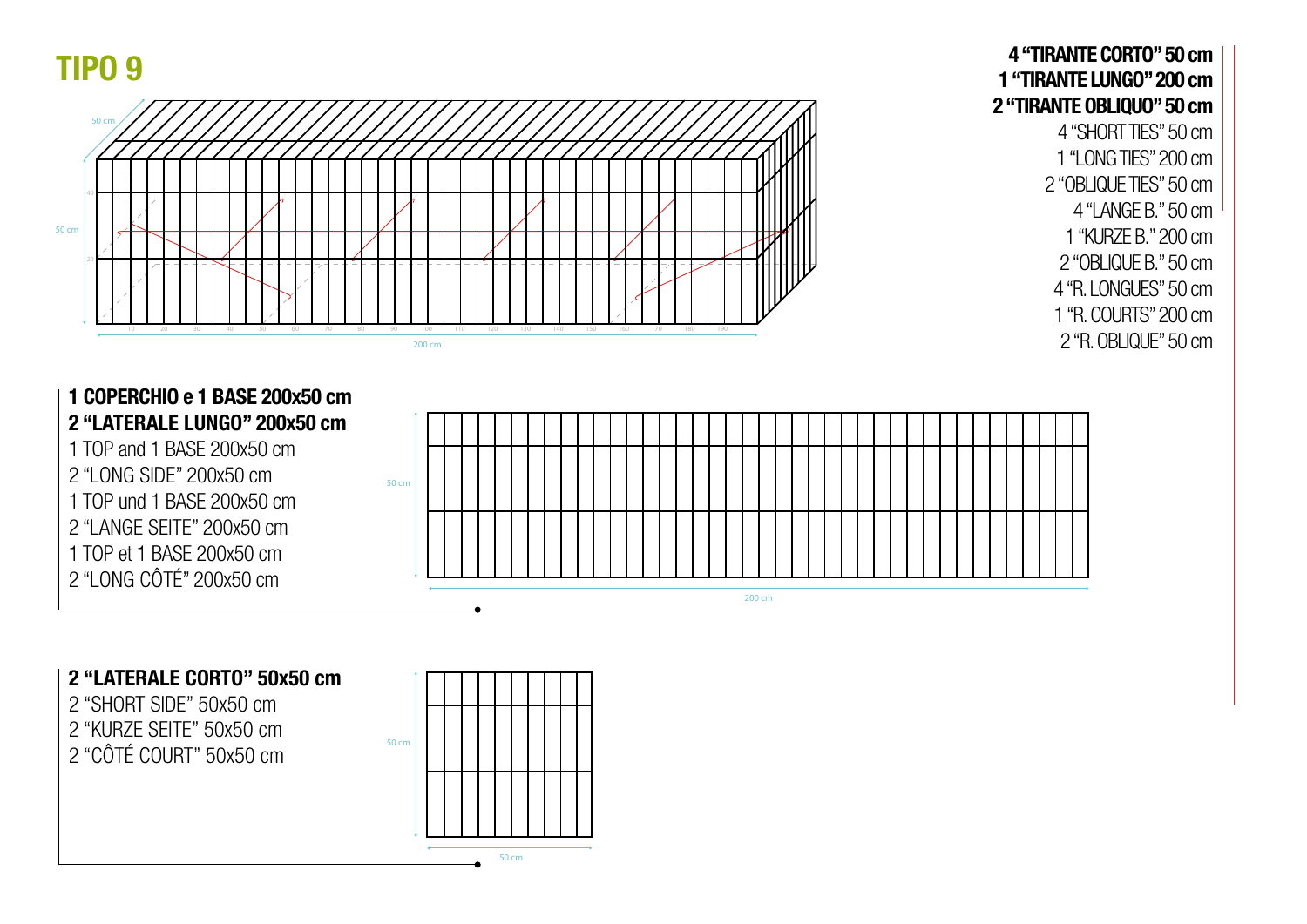

2 "LATERALE CORTO" 50x50 cm

2 "SHORT SIDE" 50x50 cm 2 "KURZE SEITE" 50x50 cm 2 "CÔTÉ COURT" 50x50 cm



3 "TIRANTE CORTO" 50 cm 1 "TIRANTE LUNGO" 150 cm 2 "TIRANTE OBLIQUO" 50 cm 3 "SHORT TIES" 50 cm 1 "LONG TIES" 150 cm 2 "OBLIQUE TIES" 50 cm 3 "LANGEBINDUNGEN" 50 cm 1 "KURZE BINDUNGEN" 150 cm 2 "OBLIQUE BINDUNGEN" 50 cm 3 "R. LONGUES" 50 cm 1 "R. COURTS" 150 cm 2 "R. OBLIQUE" 50 cm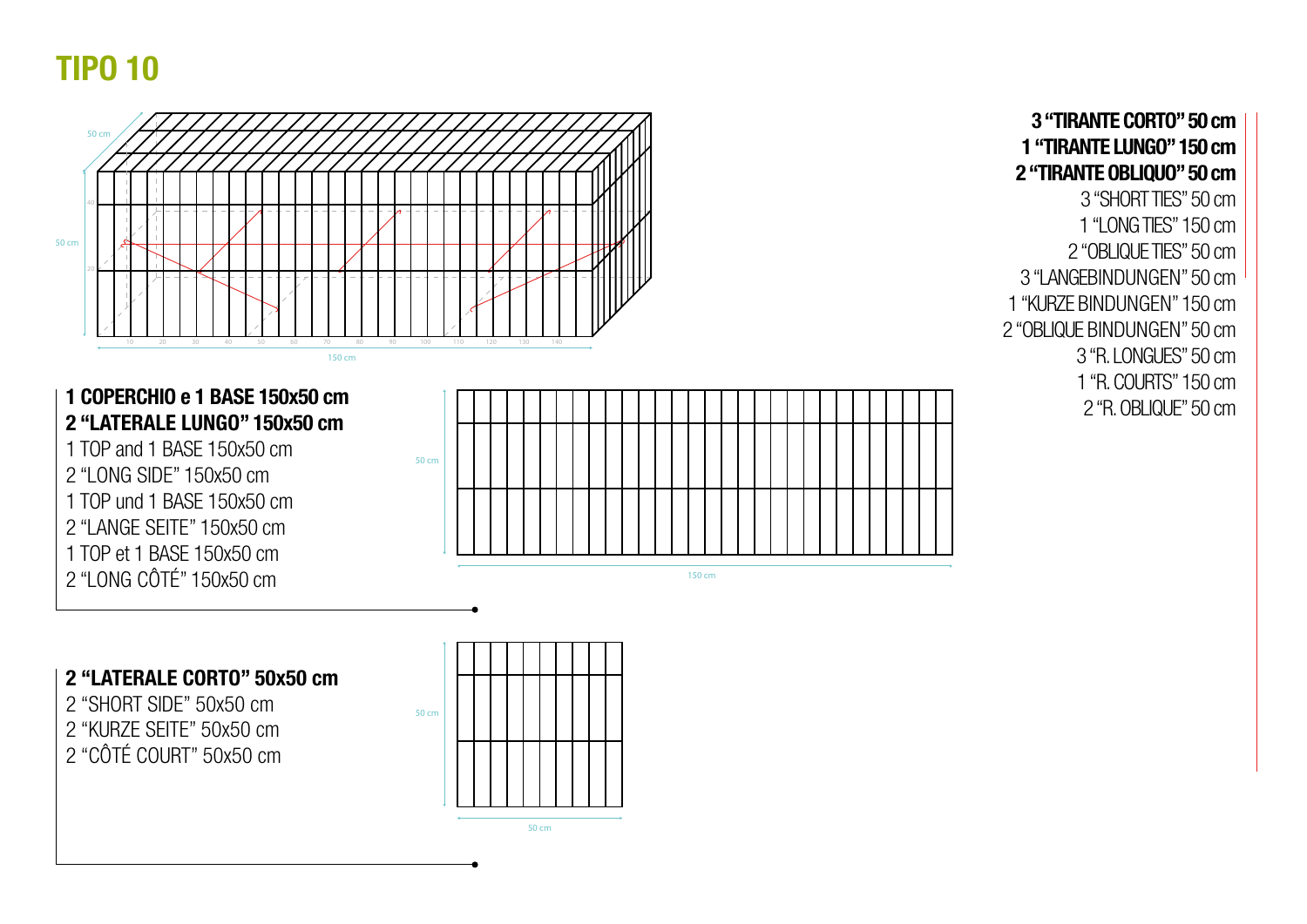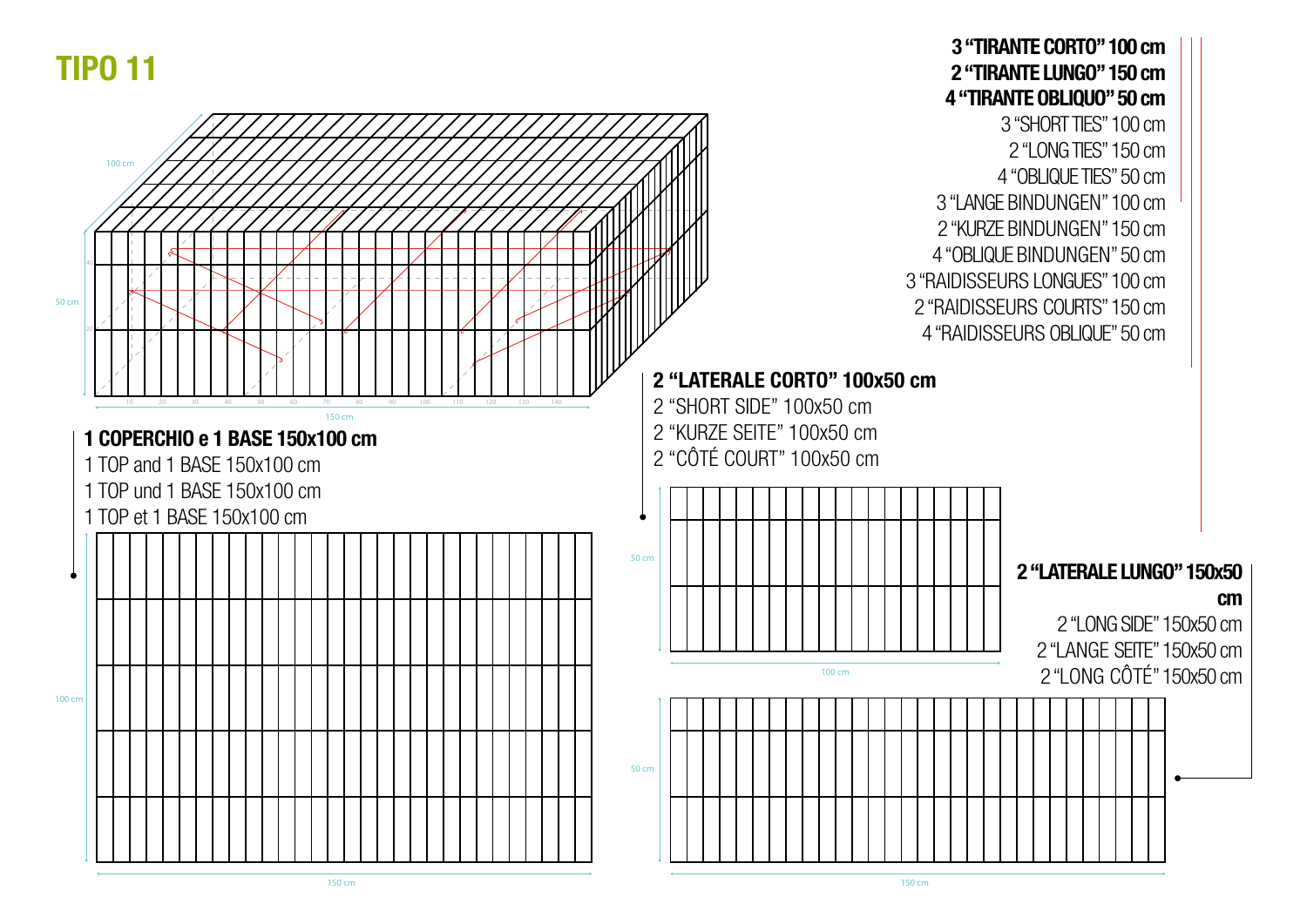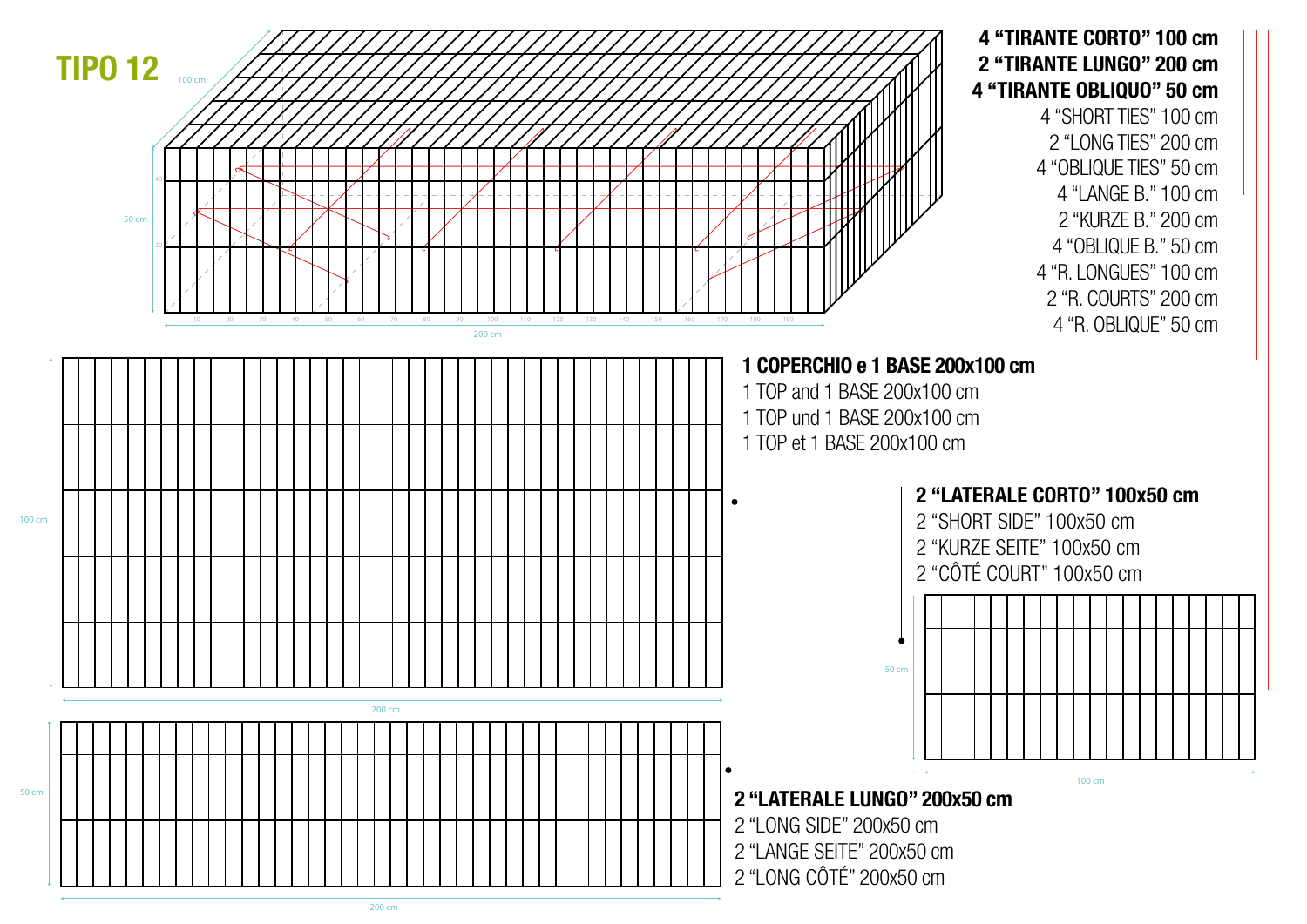![](_page_14_Figure_1.jpeg)

### 4 TIRANTI 100 cm 4 TIES 100 cm 4 BINDUNGEN 100 cm 4 RAIDISSEURS 100 cm

![](_page_14_Figure_3.jpeg)

### 1 COPERCHIO e 1 BASE 100x100 cm

1 TOP and 1 BASE 100x100 cm 1 TOP und 1 BASE 100x100 cm 1 TOP et 1 BASE 100x100 cm

#### 4 LATERALI 100x50 cm

- 4 SIDES 100x50 cm
- 4 SEITE 100x50 cm
- 4 CÔTÉ 100x50 cm

![](_page_14_Figure_10.jpeg)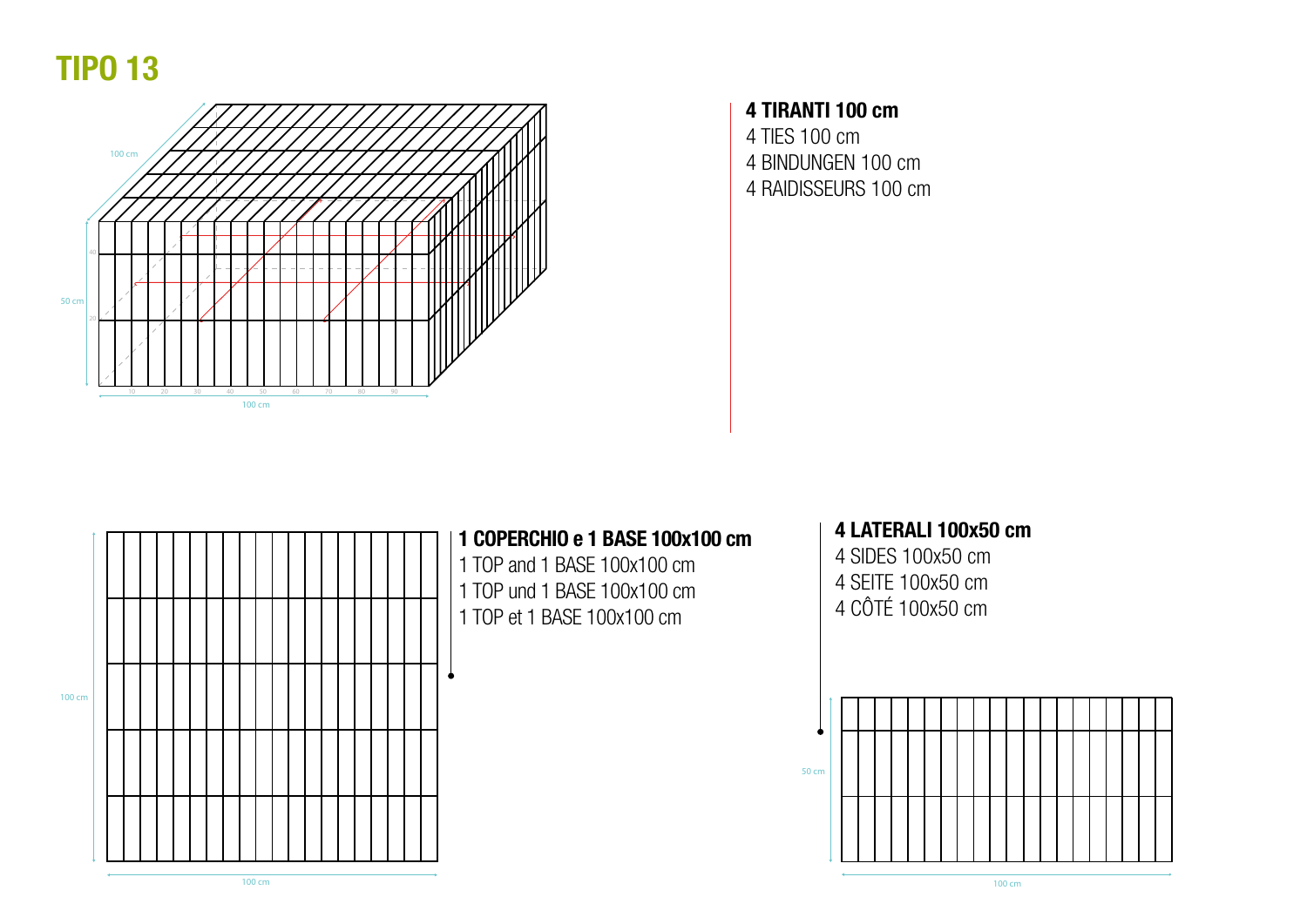![](_page_15_Figure_1.jpeg)

![](_page_15_Figure_2.jpeg)

100 cm

### 1 COPERCHIO e 1 BASE 100x25 cm

1 TOP and 1 BASE 100x25 cm 1 TOP und 1 BASE 100x25 cm 1 TOP et 1 BASE 100x25 cm

1 "TIRANTE LUNGO" 100 cm 2 "TIRANTE CORTO" 25 cm

1 "LONG TIES" 100 cm 2 "SHORT TIES" 25 cm

- 1 "LANGE BINDUNGEN" 100 cm
- 2 "KURZE BINDUNGEN" 25 cm
- 1 "RAIDISSEURS LONGUES" 100 cm
- 2 "RAIDISSEURS COURTS" 25 cm

![](_page_15_Figure_12.jpeg)

#### 2 "LATERALE LUNGO" 100x50 cm

2 "LONG SIDE" 100x50 cm 2 "LANGE SEITE" 100x50 cm  $2$  "LONG CÔTÉ" 100x50 cm  $50<sub>cm</sub>$ 

![](_page_15_Figure_15.jpeg)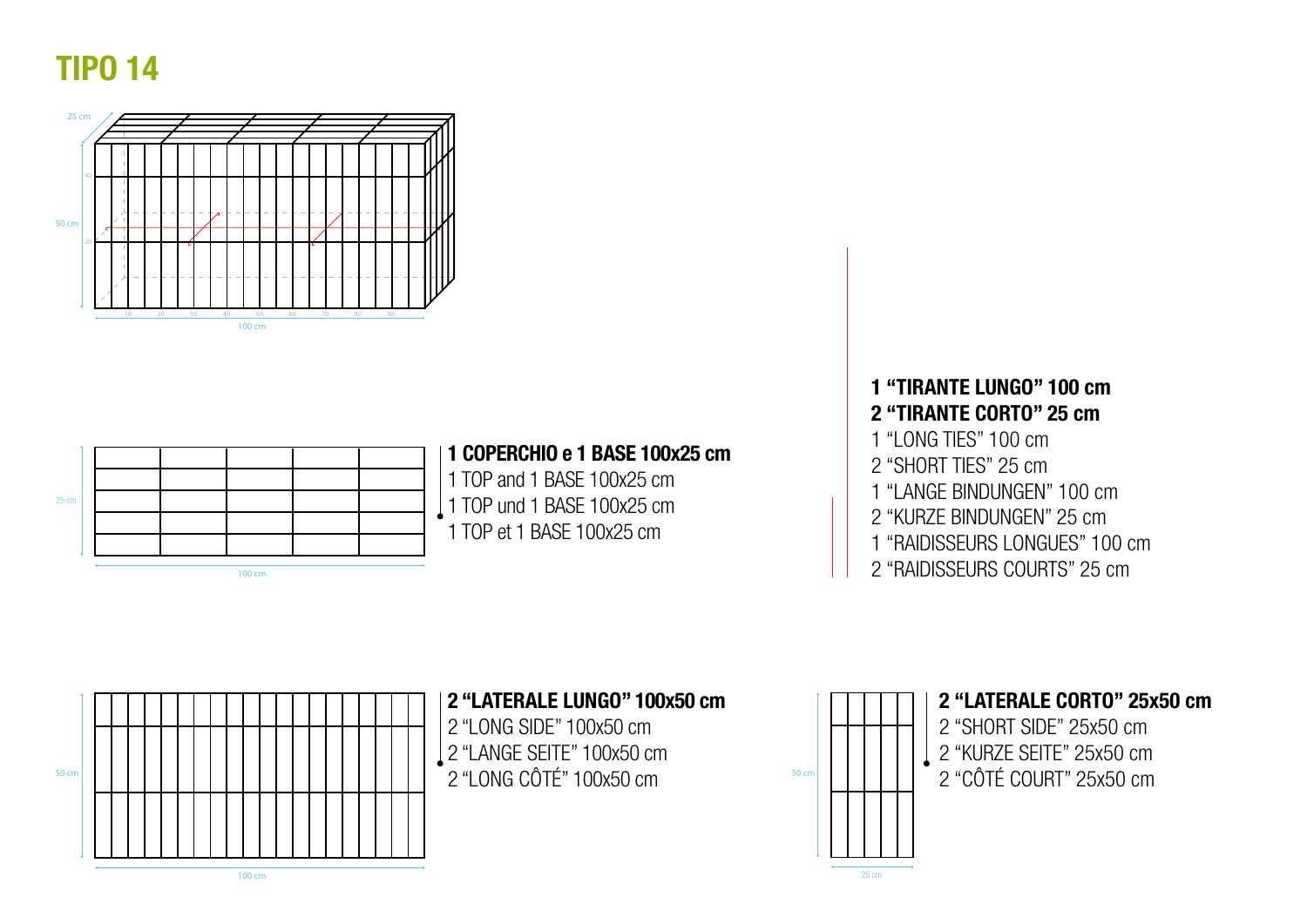![](_page_16_Figure_1.jpeg)

![](_page_16_Figure_2.jpeg)

#### 1 COPERCHIO e 1 BASE 100x25 cm 2 "LATERALE CORTO" 25x100 cm

1 TOP and 1 BASE 100x25 cm 2 "SHORT SIDE" 25x100 cm 1 TOP und 1 BASE 100x25 cm 2 "KURZE SEITE" 25x100 cm 1 TOP et 1 BASE 100x25 cm 2 "CÔTÉ COURT" 25x100 cm

2 "TIRANTE LUNGO" 100 cm 4 "TIRANTE CORTO" 25 cm

2 "LONG TIES" 100 cm 4 "SHORT TIES" 25 cm 2 "LANGE BINDUNGEN" 100 cm 4 "KURZE BINDUNGEN" 25 cm 2 "RAIDISSEURS LONGUES" 100 cm 4 "RAIDISSEURS COURTS" 25 cm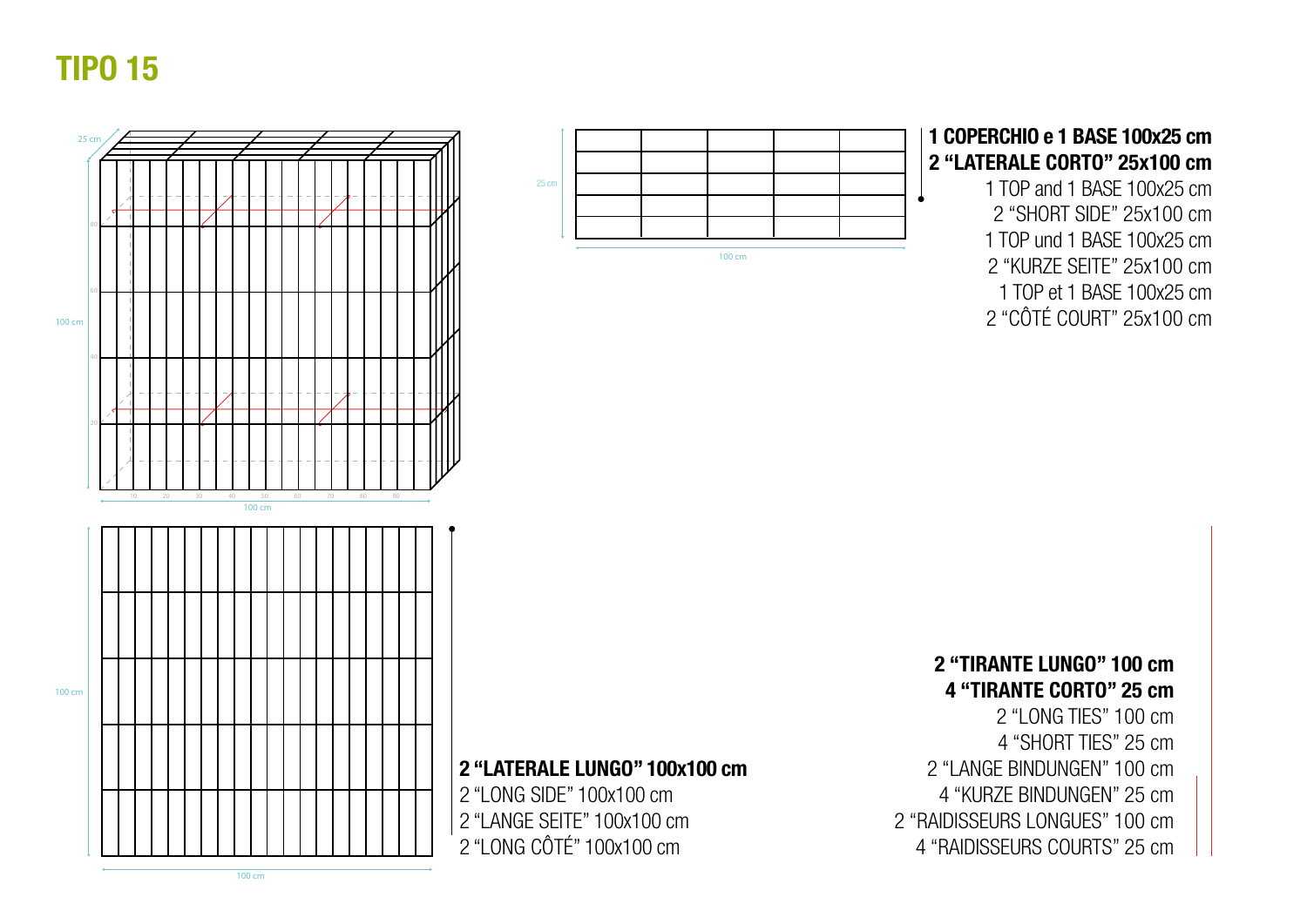![](_page_17_Figure_1.jpeg)

#### 2 "TIRANTE CORTO" 25 cm

2 "SHORT TIES" 25 cm 2 "KURZE BINDUNGEN" 25 cm 2 "RAIDISSEURS COURTS" 25 cm

![](_page_17_Figure_4.jpeg)

![](_page_17_Figure_5.jpeg)